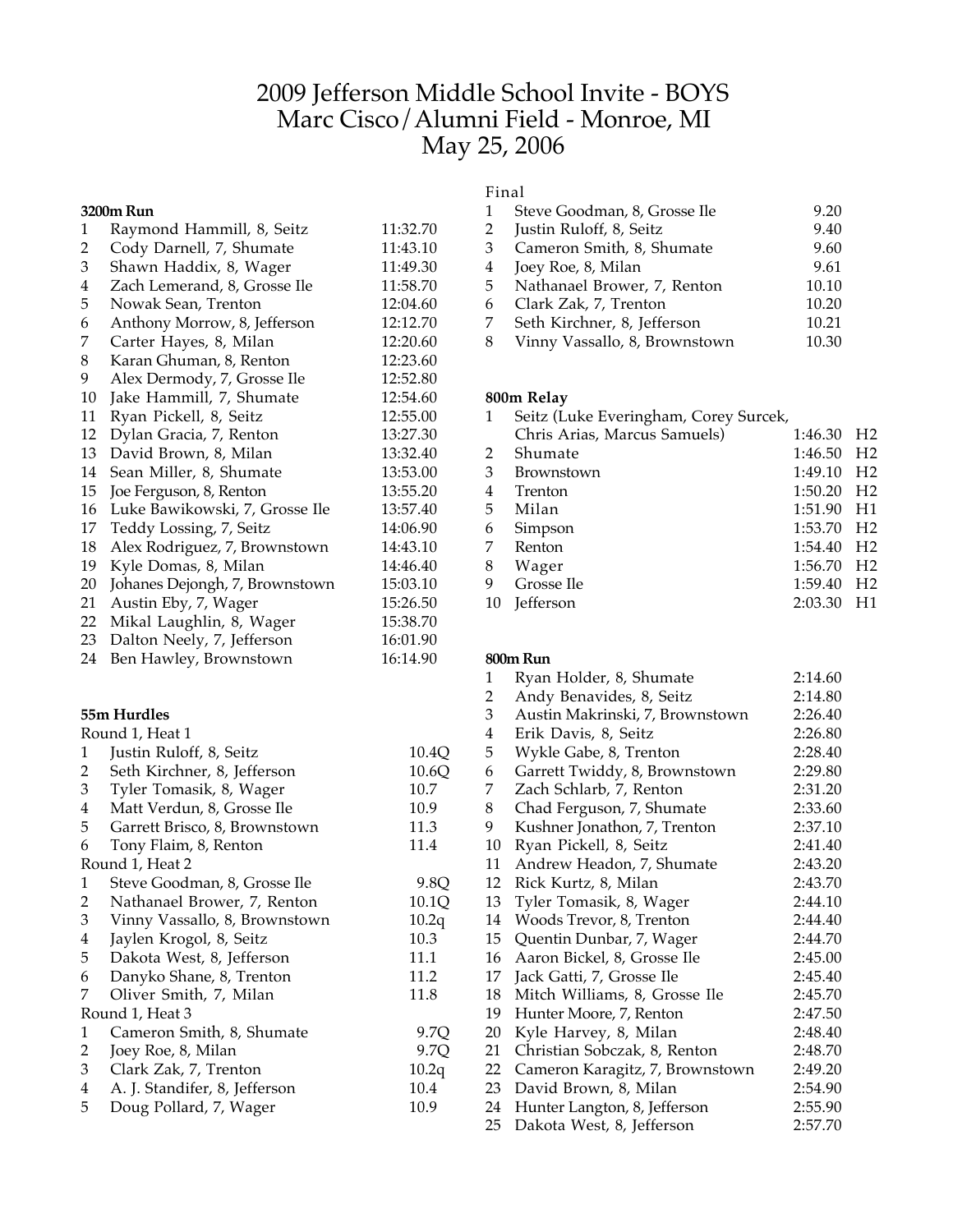#### **1600m Run**

| $\mathbf{1}$ | Raymond Hammill, 8, Seitz      | 5:22.90 |
|--------------|--------------------------------|---------|
| 2            | Ac Alfredo, 8, Shumate         | 5:25.10 |
| 3            | Jake Ciolino, 8, Renton        | 5:27.60 |
| 4            | Biegalski Keegan, 7, Trenton   | 5:30.70 |
| 5            | Anthony Morrow, 8, Jefferson   | 5:37.00 |
| 6            | Dustin Orzech, 8, Seitz        | 5:40.60 |
| 7            | Cody Darnell, 7, Shumate       | 5:41.30 |
| 8            | Zach Lemerand, 8, Grosse Ile   | 5:41.80 |
| 9            | Evan Peacock, 8, Milan         | 5:42.70 |
| 10           | Shawn Haddix, 8, Wager         | 5:44.60 |
| 11           | Nowak Sean, 8, Trenton         | 5:46.90 |
| 12           | Riley Bohr, 8, Seitz           | 5:51.20 |
| 13           | Grant Davis, 8, Milan          | 5:56.60 |
| 14           | Alex Dermody, 7, Grosse Ile    | 6:03.10 |
| 15           | Liam Broadhurst, 7, Milan      | 6:04.00 |
| 16           | Jake Hammill, 7, Shumate       | 6:06.60 |
| 17           | Patrick Ryan, 7, Simpson       | 6:27.70 |
| 18           | Payne Ross, 8, Trenton         | 6:33.80 |
| 19           | Blake Caswell, 7, Jefferson    | 6:38.60 |
| 20           | Tony Christou, 7, Grosse Ile   | 6:45.40 |
| 21           | Alex Rodriguez, 7, Brownstown  | 6:52.00 |
| 22           | Andrew Anderson, Jefferson     | 6:53.30 |
| 23           | Johanes Dejongh, 7, Brownstown | 6:59.90 |
| 24           | Austin Eby, 7, Wager           | 7:01.60 |
| 25           | Dylan Gracia, 7, Renton        | 7:22.90 |
| 26           | Mikal Laughlin, 8, Wager       | 7:33.40 |
| 27           | Zach Silcox, 7, Simpson        | 7:44.40 |
|              | Luke Dusute, 7, Grosse Ile     | DNF     |

## **100m Dash**

|                         | Round 1, Heat 1             |       |
|-------------------------|-----------------------------|-------|
| 1                       | Seth Lutsic, 8, Grosse Ile  | 12.9  |
| 2                       | Dino Perera, 8, Brownstown  | 13.2  |
| 3                       | Jimmy Williams, 7, Renton   | 13.7  |
| 4                       | Brandon Hill, 8, Simpson    | 13.8  |
| 5                       | Chris Fenrich, 8, Milan     | 14.4  |
| 6                       | Larson Randy, 7, Trenton    | 14.7  |
| 7                       | James Felton, 7, Wager      | 15.5  |
|                         | Round 1, Heat 2             |       |
| 1                       | Marshall Riddell, 8, Seitz  | 13.3  |
| 2                       | Zack Miller, 8, Renton      | 14.2  |
| 3                       | Doug Pollard, 7, Wager      | 14.90 |
|                         | Round 1, Heat 3             |       |
| 1                       | Aaron Davis, 8, Grosse Ile  | 13.2  |
| 2                       | Daton Aaron, 8, Shumate     | 13.50 |
| 3                       | Pulice Chris, 8, Trenton    | 13.6  |
| $\overline{\mathbf{4}}$ | Luke Everingham, Seitz      | 13.80 |
| 4                       | David Swain, 8, Milan       | 13.80 |
| 6                       | Rainel Robinson, 7, Simpson | 14.60 |
| 7                       | Alex Clawson, 8, Jefferson  | 14.70 |
| Final                   |                             |       |
| 1                       | Seth Lutsic, 8, Grosse Ile  | 12.70 |
| 2                       | Marshall Riddell, 8, Seitz  | 12.70 |
| 3                       | Dino Perera, 8, Brownstown  | 12.80 |
| 4                       | Aaron Davis, 8, Grosse Ile  | 12.80 |

| 5  | Daton Aaron, 8, Shumate   | 13.60 |
|----|---------------------------|-------|
| 6  | Jimmy Williams, 7, Renton | 13.60 |
|    | Zack Miller, 8, Renton    | 13.60 |
| -8 | Pulice Chris, 8, Trenton  | 13.80 |

#### **400m Dash**

| $\mathbf{1}$            | Andy Benavides, 8, Seitz      | 58.40 | H4             |
|-------------------------|-------------------------------|-------|----------------|
| $\overline{2}$          | Dylan Queen, 8, Seitz         | 58.50 | H <sub>4</sub> |
| 3                       | Schoon Jacob, 8, Trenton      | 59.10 | H <sub>4</sub> |
| $\overline{\mathbf{4}}$ | Horst Jeremy, 7, Trenton      | 59.30 | H4             |
| 5                       | Goby Romero, 8, Shumate       | 59.80 | H <sub>4</sub> |
| 6                       | Josh Jarema, 8, Milan         | 60.60 | H4             |
| 7                       | Danny McCarty, 8, Grosse Ile  | 61.80 | H <sub>3</sub> |
| 8                       | Garrett Twiddy, 8, Brownstown | 62.60 | H <sub>4</sub> |
| 9                       | Jason Ingram, 8, Simpson      | 62.70 | H <sub>3</sub> |
| 10                      | Eddie Perry, 8, Shumate       | 63.30 | H <sub>3</sub> |
| 11                      | Jeremy Richards, 8, Milan     | 63.70 | H <sub>4</sub> |
| 12                      | Chris Niemi, 8, Wager         | 65.10 | H <sub>3</sub> |
| 13                      | Anthony Montes, 8, Brownstown | 65.20 | H <sub>2</sub> |
| 14                      | Bo Coots, 8, Jefferson        | 65.50 | H <sub>3</sub> |
| 15                      | Alex Rahming, 7, Shumate      | 66.10 | H <sub>3</sub> |
| 16                      | Luke Cadagin, 8, Milan        | 66.60 | H <sub>3</sub> |
| 16                      | Alex Sorenson, 8, Seitz       | 66.60 | H <sub>3</sub> |
| 18                      | Torolski Dakota, 8, Trenton   | 66.90 | H <sub>2</sub> |
| 19                      | Casey Fletcher, 8, Grosse Ile | 68.00 | H <sub>2</sub> |
| 20                      | Brendan Watson, 7, Brownstown | 68.10 | H <sub>2</sub> |
| 21                      | Quentin Dunbar, 7, Wager      | 72.00 | H <sub>2</sub> |
| 22                      | Hunter Moore, 7, Renton       | 72.70 | H1             |
| 23                      | Sallah Mohamed, 7, Simpson    | 74.80 | H <sub>2</sub> |
| 24                      | Patrick Hobbins, 7, Renton    | 82.50 | H <sub>2</sub> |
|                         |                               |       |                |

# **3200m Relay**

12.9Q  $13.2\tilde{Q}$  $13.7q$ 

13.3Q  $14.2Q$  $14.90$ 

13.2Q  $13.50Q$  $13.6q$ <br> $13.80$ 

|   | Seitz (Ryan Pickell, Raymond Hammill, |          |  |
|---|---------------------------------------|----------|--|
|   | Dustin Orzech, Erik Davis)            | 10:25.40 |  |
| 2 | Trenton                               | 10:30.70 |  |
| 3 | Milan                                 | 10:49.90 |  |
| 4 | Shumate                               | 10:54.70 |  |
| 5 | Renton                                | 10:58.60 |  |
| 6 | <b>Brownstown</b>                     | 11:08.50 |  |
| 7 | Grosse Ile                            | 11:28.20 |  |
| 8 | Wager                                 | 12:07.60 |  |
| q | <b>Jefferson</b>                      | 12:49.00 |  |
|   |                                       |          |  |

### **70m Dash**

|    | Calderone Tony, 8, Trenton    | 8.90O                              |
|----|-------------------------------|------------------------------------|
| 2  | Marshall Riddell, 8, Seitz    | 9.20Q                              |
| 3  | Julian Sanchez, 8, Brownstown | 9.70q                              |
| 4  | Chris Sharp, 8, Milan         | 9.80q                              |
| 5. | Thomas Durst, 8, Wager        | 10.30                              |
| 6  | Reggie Vella, 8, Grosse Ile   | 10.60                              |
|    |                               |                                    |
|    | Dino Perera, 8, Brownstown    | 9.50O                              |
|    | Sam McCornell, 8, Shumate     |                                    |
|    |                               | Round 1, Heat 1<br>Round 1, Heat 2 |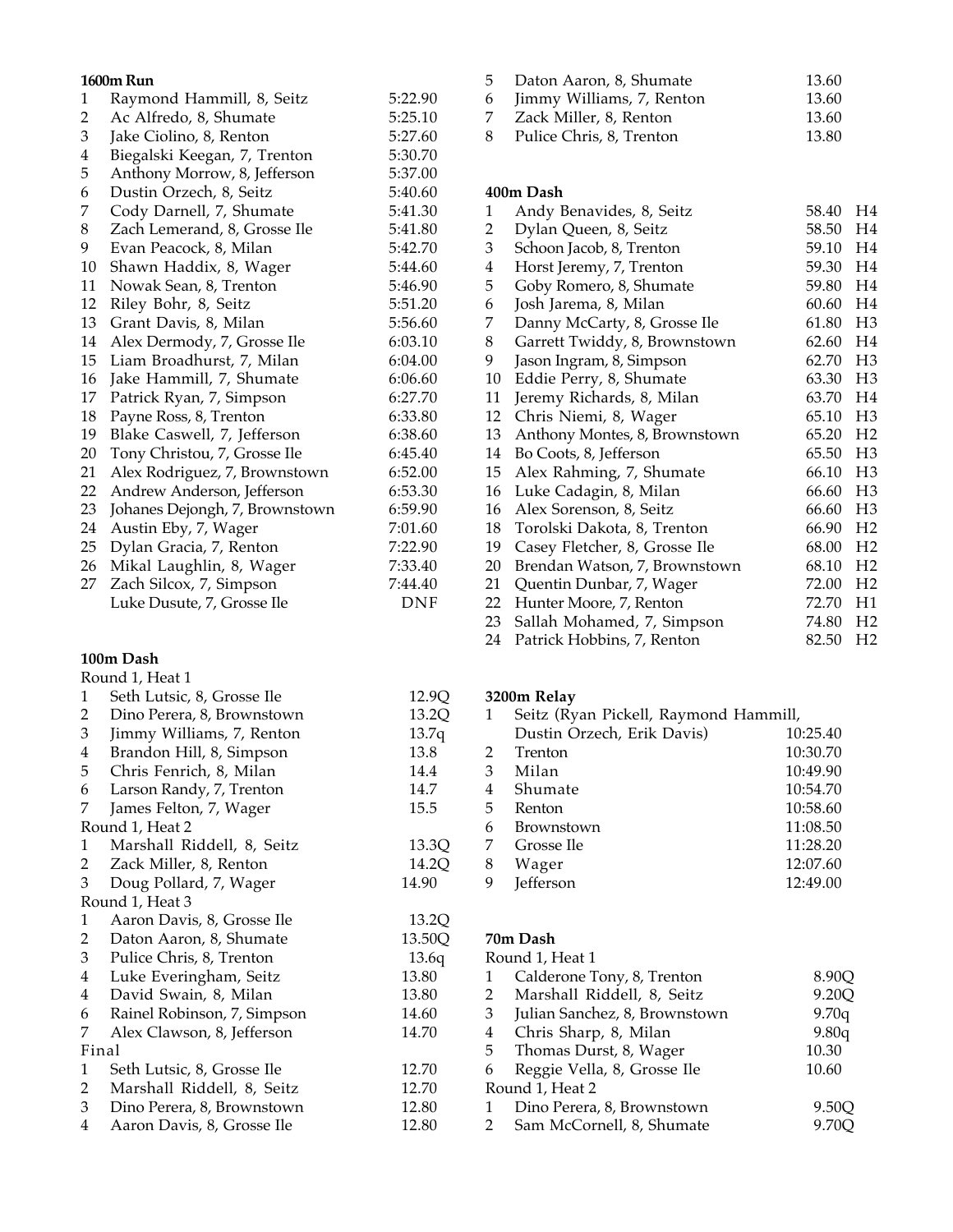| 3                       | Steven Curnett, 8, Renton                       | 10.10                  |                      | 8              | Austin DeLeon, 8, Simp                            |
|-------------------------|-------------------------------------------------|------------------------|----------------------|----------------|---------------------------------------------------|
| $\overline{\mathbf{4}}$ | Jacob McMillan, Seitz                           | 10.30                  |                      | 9              | Luke Everingham, 8, 9                             |
| 5                       | Rainel Robinson, 7, Simpson                     | 10.40                  |                      | 10             | James Everidge, 8, Brov                           |
| 6                       | Corey Long, 8, Jefferson                        | 12.10                  |                      | 11             | Brad Connochie, 8, Bro                            |
|                         | Round 1, Heat 3                                 |                        |                      | 12             | Marcus Samuels, 7, Se                             |
| $\mathbf{1}$            | Aaron Davis, 8, Grosse Ile                      | 9.20Q                  |                      |                | 13 Kyle Boron, 8, Wager                           |
| $\overline{c}$          | Greg Gauthier, 8, Renton                        | 9.50Q                  |                      | 14             | Marcello Perez, 8, Gro                            |
| $\mathfrak{Z}$          | Chearhart Brett, 7, Trenton                     | 9.90                   |                      |                | 15 Luke Cadagin, 8, Mila                          |
| $\overline{\mathbf{4}}$ | Brandon Hill, 8, Simpson                        | 10.10                  |                      |                | 16 Christian Sobczak, 8, I                        |
| 5                       | Chris Fenrich, 8, Milan                         | 10.50                  |                      | 17             | Dakota Offman, 8, Ren                             |
| 6                       | James Felton, 7, Wager                          | 11.00                  |                      |                | 17 Larson Randy, 7, Trent                         |
| Final                   |                                                 |                        |                      |                | 19 Chuey Aaron, 8, Trento                         |
| $\mathbf{1}$            | Calderone Tony, 8, Trenton                      | 8.70                   |                      | 20             | Tyler Jeska, 8, Wager                             |
| $\overline{c}$          | Dino Perera, 8, Brownstown                      | 9.10                   |                      | 21             | Jesse Jurecki, 8, Grosse                          |
| $\mathfrak{Z}$          | Marshall Riddell, 8, Seitz                      | 9.30                   |                      | 22             | Tyler Foland, 8, Jeffers                          |
| $\overline{\mathbf{4}}$ | Greg Gauthier, 8, Renton                        | 9.30                   |                      | 22             | Richard Birman, 8, Jef                            |
| 5                       | Aaron Davis, 8, Grosse Ile                      | 9.30                   |                      |                |                                                   |
| 6                       | Sam McCornell, 8, Shumate                       | 9.50                   |                      |                |                                                   |
| 7                       | Julian Sanchez, 8, Brownstown                   | 9.50                   |                      |                | 1600m Relay                                       |
| 8                       | Chris Sharp, 8, Milan                           | 9.70                   |                      | $\mathbf{1}$   | Trenton (Pulice Chris,                            |
|                         |                                                 |                        |                      |                | Kushner Jonathon, Ho                              |
|                         |                                                 |                        |                      | 2              | Shumate                                           |
|                         | 200m Hurdles                                    |                        |                      | 3              | Wager                                             |
| $\mathbf{1}$            | Adam Donnelly, 8, Wager                         | 28.30 H4               |                      | $\overline{4}$ | Simpson                                           |
| $\overline{c}$          | Jaylen Krogol, 8, Seitz                         | 28.70 H4               |                      | 5              | Renton                                            |
| 3                       | Justin Ruloff, 8, Seitz                         | 30.00 H4 6             |                      |                | Grosse Ile                                        |
| $\overline{4}$          | Nathanael Brower, 7, Renton                     | 30.30 H4               |                      | 7              | Milan                                             |
| 5                       | Steve Goodman, 8, Grosse Ile                    | 30.40 H4 8             |                      |                | <b>Brownstown</b>                                 |
| 6                       | Garrett Briscoe, 8, Brownstown                  | 30.80 H4 9             |                      |                | Jefferson                                         |
| 7                       | Cameron Smith, 8, Shumate                       | 30.81                  | H <sub>4</sub>       |                | Seitz                                             |
| $\,8\,$                 | Joey Roe, 8, Milan                              | 31.50 H4               |                      |                |                                                   |
| 9                       | Danny McCarty, 8, Grosse Ile                    | 31.60 H3               |                      |                |                                                   |
| 10                      | Doug Pollard, 7, Wager                          |                        |                      |                | 31.90 H3 400m Relay                               |
| 11                      | Seth Kirchner, 8, Jefferson                     | 32.80 H3               |                      | $\mathbf{1}$   | Seitz (Corey Surcek, Ja                           |
| 12                      | Clark Zak, 7, Trenton                           | 33.50 H3               |                      |                | Chris Arias, Marcus S                             |
| 13                      | Vinny Vassallo, 8, Brownstown                   | 33.70 H3 2             |                      |                | Trenton                                           |
| 14                      | McCenzie Mento, 8, Jefferson                    | 34.50                  | H3                   | $\mathbf{3}$   | Shumate                                           |
|                         | 15 Dakota West, 8, Jefferson                    | 34.60 H2 4             |                      |                | Brownstown                                        |
|                         | 16 Chris Childers, Brownstown                   | 35.00 H3 5             |                      |                | Grosse Ile                                        |
| 17                      | Alex Headon, 7, Shumate                         | 35.10 H3 6             |                      |                | Milan                                             |
| 18                      | Eddie Taskoff, 7, Grosse Ile                    | 35.20 H <sub>2</sub> 7 |                      |                | Renton                                            |
| 18                      | Pudlik Joe, 8, Trenton                          | 35.20 H <sub>2</sub> 7 |                      |                | Jefferson                                         |
| 20<br>21                | Tony Flaim, 8, Renton<br>Oliver Smith, 7, Milan | 35.90<br>36.00         | H1<br>H <sub>2</sub> | 9              | Wager                                             |
| 22                      |                                                 | 36.30                  | H1                   |                |                                                   |
| 23                      | Liam Broadhurst, 7, Milan                       | 36.50                  |                      |                | H <sub>2</sub> High Jump                          |
| 24                      | Chris Ross, 7, Renton                           | 36.90                  | H <sub>2</sub>       | $\mathbf{1}$   |                                                   |
|                         | Nick Niemi, 7, Wager                            |                        |                      | 2              | Blaine LeClair, 8, Mil                            |
|                         |                                                 |                        |                      | 3              | Casey Fletcher, 8, Gro<br>Justin Ruloff, 8, Seitz |
|                         | 200m Dash                                       |                        |                      | 3              | Wykle Gabe, 8, Trento                             |
| $\mathbf{1}$            | Nick Maher, 8, Brownstown                       | 25.30                  | H4                   | 5              | Steve Goodman, 8, Gro                             |
| 2                       | Dylan Queen, 8, Seitz                           | 25.50                  | H4                   | 6              | Ryan Holder, 8, Shum                              |
| 3                       | Seth Lutsic, 8, Grosse Ile                      | 26.00 H4               |                      | 7              | Danyko Shane, 8, Tren                             |
| 4                       | Marcus Carter, 8, Shumate                       | 26.30 H3               |                      | 8              | Terrance Wolfolk, 7, B                            |
| 5                       | Dylan Horowitz, 8, Shumate                      | 26.80                  | H4                   | 8              | Dustin Orzech, 8, Seit:                           |
| 6                       | Blaine LeClair, 8, Milan                        | 26.90                  | H4                   | 10             | Sam McCornell, 8, Shu                             |
| 7                       | Josh Jarema, 8, Milan                           | 27.00                  | H <sub>3</sub>       | 10             | Teddy Warren, 8, Wag                              |
|                         |                                                 |                        |                      |                |                                                   |

| 8     | Austin DeLeon, 8, Simpson                       | 27.10   | H <sub>3</sub> |
|-------|-------------------------------------------------|---------|----------------|
| 9     | Luke Everingham, 8, Seitz                       | 27.50   | H <sub>3</sub> |
| 10    | James Everidge, 8, Brownstown                   | 28.00   | H4             |
| 11    | Brad Connochie, 8, Brownstown                   | 28.30   | H <sub>3</sub> |
| 12    | Marcus Samuels, 7, Seitz                        | 28.70   | H4             |
| 13    | Kyle Boron, 8, Wager                            | 28.90   | H <sub>2</sub> |
| 14    | Marcello Perez, 8, Grosse Ile                   | 29.40   | H <sub>3</sub> |
| 15    | Luke Cadagin, 8, Milan                          | 29.60   | H <sub>3</sub> |
| 16    | Christian Sobczak, 8, Renton                    | 29.80   | H <sub>2</sub> |
| 17    | Dakota Offman, 8, Renton                        | 30.50   | H <sub>2</sub> |
| 17    | Larson Randy, 7, Trenton                        | 30.50   | H <sub>2</sub> |
| 19    | Chuey Aaron, 8, Trenton                         | 30.90   | H <sub>2</sub> |
| 20    | Tyler Jeska, 8, Wager                           | 31.60   | H <sub>2</sub> |
| 21    | Jesse Jurecki, 8, Grosse Ile                    | 32.40   | H <sub>2</sub> |
| 22    | Tyler Foland, 8, Jefferson                      | 45.00   | H1             |
| 22    | Richard Birman, 8, Jefferson                    | 45.00   | H1             |
|       |                                                 |         |                |
|       | 1600m Relay                                     |         |                |
| $1\,$ | Trenton (Pulice Chris, Biegalski Keegan,        |         |                |
|       | Kushner Jonathon, Horst Jeremy)                 | 4:16.40 | H <sub>2</sub> |
| ⌒     | $Ch1$ $\rightarrow$ $\rightarrow$ $\rightarrow$ | 1.1700  | புറ            |

|   | NUSHIRE JOHALHOIL, HOTSU JETEIIIV) | 4.10.40                  | $\Gamma$       |
|---|------------------------------------|--------------------------|----------------|
| 2 | Shumate                            | 4:17.80 H <sub>2</sub>   |                |
| 3 | Wager                              | 4:21.20 H <sub>2</sub>   |                |
| 4 | Simpson                            | 4:21.40 H <sub>2</sub>   |                |
| 5 | Renton                             | $4:36.20$ H <sub>2</sub> |                |
| 6 | Grosse Ile                         | 4:36.50 H <sub>2</sub>   |                |
| 7 | Milan                              | $4:44.40$ H <sub>1</sub> |                |
| 8 | <b>Brownstown</b>                  | 4:47.70 H1               |                |
| 9 | Jefferson                          | 4:55.90                  | H <sub>2</sub> |
|   | Seitz                              |                          | H <sub>2</sub> |
|   |                                    |                          |                |

| H3 1             | Seitz (Corey Surcek, Jaylen Krogol, |       |                |
|------------------|-------------------------------------|-------|----------------|
| H3               | Chris Arias, Marcus Samuels)        | 49.80 | H <sub>2</sub> |
| H3 2             | Trenton                             | 50.20 | H <sub>2</sub> |
| H3 3             | Shumate                             | 51.50 | H <sub>2</sub> |
| H <sub>2</sub> 4 | <b>Brownstown</b>                   | 52.50 | H <sub>2</sub> |
| H3 5             | Grosse Ile                          | 53.10 | H <sub>2</sub> |
| H3 6             | Milan                               | 53.40 | H1             |
| H2 7             | Renton                              | 54.40 | H <sub>2</sub> |
| H2 7             | Jefferson                           | 54.40 | H <sub>2</sub> |
| H1 9             | Wager                               | 59.70 | H1             |
|                  |                                     |       |                |

|   |                |     | $\cdots$ $\cdots$               |          |
|---|----------------|-----|---------------------------------|----------|
| 0 | H <sub>2</sub> |     | Blaine LeClair, 8, Milan        | $5-2$    |
|   |                | 2   | Casey Fletcher, 8, Grosse Ile   | $5-0$    |
|   |                | 3   | Justin Ruloff, 8, Seitz         | $5-0$    |
|   |                | 3   | Wykle Gabe, 8, Trenton          | $5-0$    |
|   | 0 H4 5         |     | Steve Goodman, 8, Grosse Ile    | $4 - 10$ |
|   | 0 H4 6         |     | Ryan Holder, 8, Shumate         | $4 - 8$  |
|   | 0 H4 7         |     | Danyko Shane, 8, Trenton        | $4 - 8$  |
|   | 0 H3 8         |     | Terrance Wolfolk, 7, Brownstown | $4 - 8$  |
|   | 0 H4           | - 8 | Dustin Orzech, 8, Seitz         | $4 - 8$  |
| 0 | H4 10          |     | Sam McCornell, 8, Shumate       | $4 - 6$  |
|   | 0 H3 10        |     | Teddy Warren, 8, Wager          | $4-6$    |
|   |                |     |                                 |          |